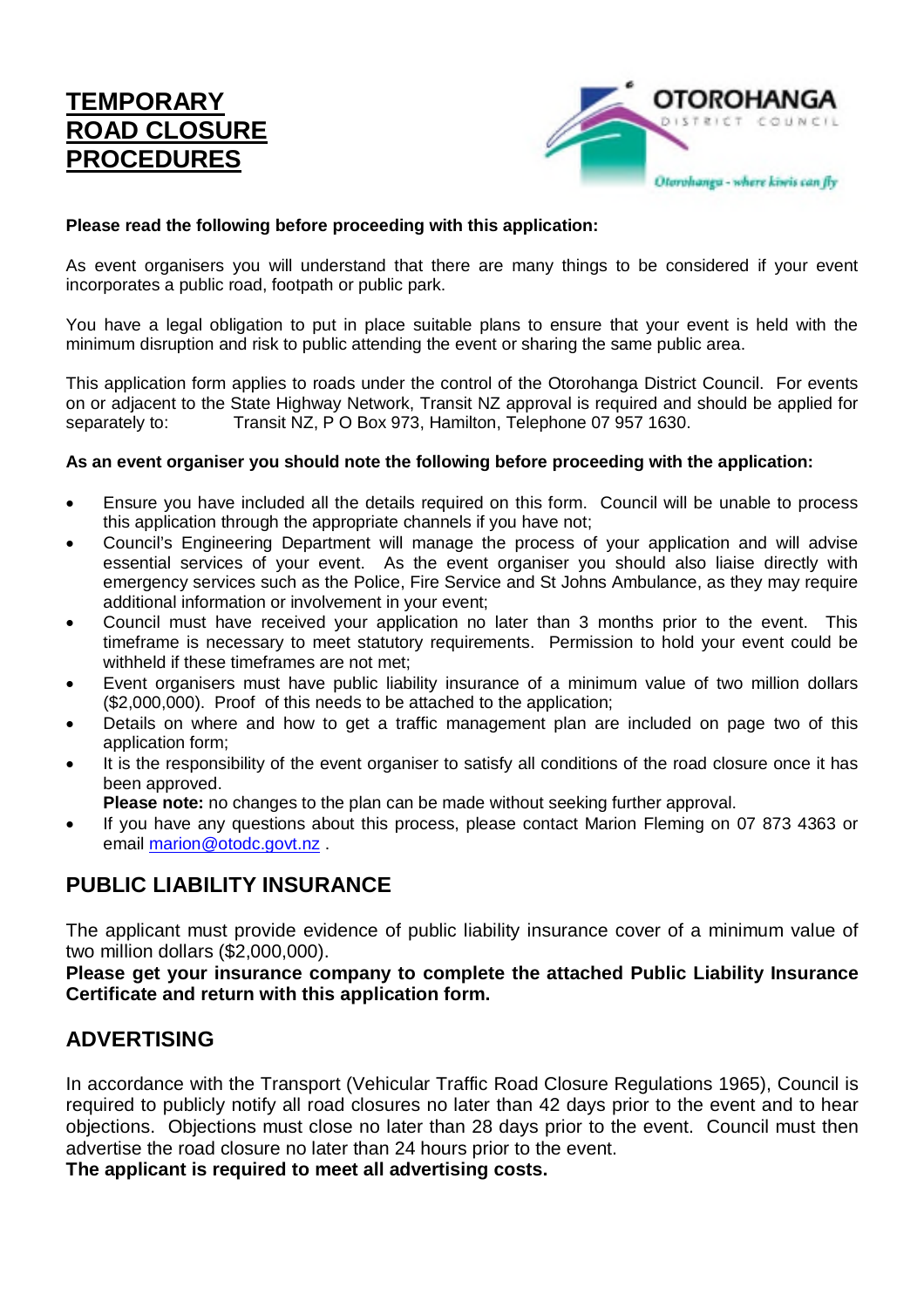## **TEMPORARY ROAD CLOSURE PROCEDURES (Cont.)**

#### **TRAFFIC MANAGEMENT PLAN**

A traffic management plan describes the nature and extent of temporary traffic management measures at an event and how the safety of road users (including competitors, spectators, pedestrians, cyclists and affected residents) will be ensured by these measures.

Traffic management plans are required for all activities that vary the normal operating conditions of a road, irrespective of whether the activity is on a road (carriageway), on a footpath, or on a road shoulder. They are also needed for activities outside the road reserve, which will affect the normal operating conditions of the road.

Your traffic management plan must be prepared by a Certified Site Traffic Management Supervisor and should include:

- Description of activity
- Event location
- Timeframes
- Proposed traffic management method including diagrams and sign layout
- Barrier and temporary signage locations •
- Proposed speed restrictions
- Safety precautions for officials working onsite
- **Emergency services access**
- On site monitoring methods
- Contingency plans
	- Names and contacts of your traffic controllers (before and during the event)

**Please complete the attached Traffic Management Plan Form, attach layout diagrams, and return with this application form.**

#### **FEES AND CHARGES**

| <b>Application Fee:</b> | Community Event (non-profit)       | Nil        |
|-------------------------|------------------------------------|------------|
|                         | Rally / Races etc (sealed roads)   | \$400.00   |
|                         | Rally / Races etc (unsealed roads) | \$2,000.00 |
| Bond:                   | Unsealed Roads (per road per day)  | \$5,000.00 |
| Advertising             | Full cost to be met by applicant   |            |

These fees are subject to Council approval and negotiation and may be amended at any time.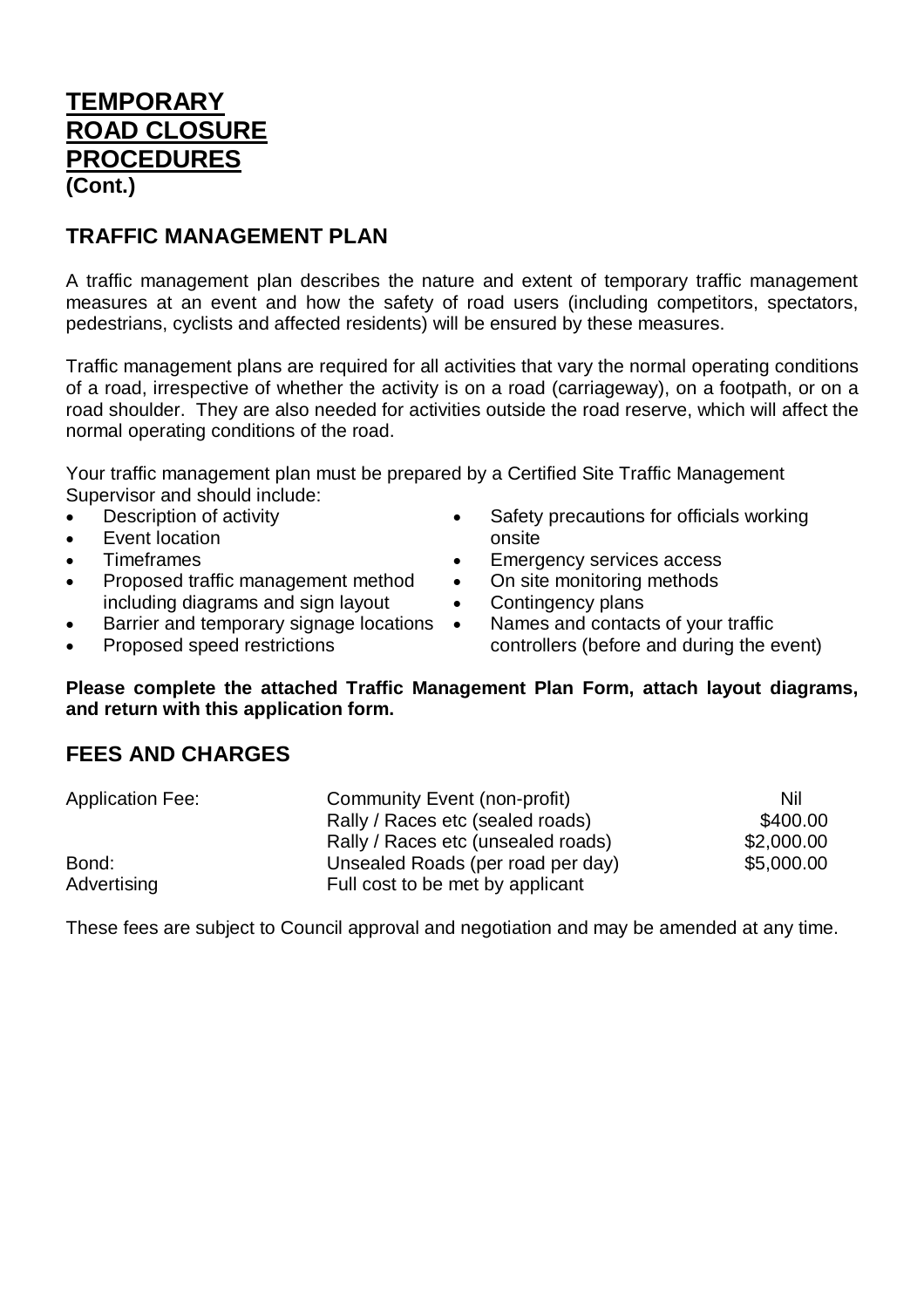# **TEMPORARY ROAD CLOSURE APPLICATION FORM**

**Please note: Council requires 3 months to legally process and advertise this application.**

## **APPLICANT DETAILS:**

| Event Name:                                                                                                                    |                         |  |
|--------------------------------------------------------------------------------------------------------------------------------|-------------------------|--|
| Event Date:                                                                                                                    |                         |  |
| Organisation:                                                                                                                  |                         |  |
| <b>Contact Name:</b>                                                                                                           |                         |  |
| Postal Address:                                                                                                                |                         |  |
| Phone:<br><u> 1980 - Jan Barbara Barbara, prima populație de la programa de la programa de la programa de la programa de l</u> | Mobile:________________ |  |
| Email:                                                                                                                         |                         |  |
| Signed                                                                                                                         |                         |  |

## **REQUIREMENTS:**

| Purpose of the Event:                               |                                                                                           |
|-----------------------------------------------------|-------------------------------------------------------------------------------------------|
| Location/Roads to be Closed:<br>Start and end sites |                                                                                           |
| <b>Start and Finish Times:</b>                      | <b>Road Closure</b><br>Start and finish times:<br><b>Event</b><br>Start and finish times: |
| Dates:                                              |                                                                                           |
| Anticipated Number of<br>Participants:              |                                                                                           |
| Site Map/Layout:                                    | Please attach to application form                                                         |
| Traffic Management Plan:                            | Please attach to application form. Refer to notes on page 2                               |